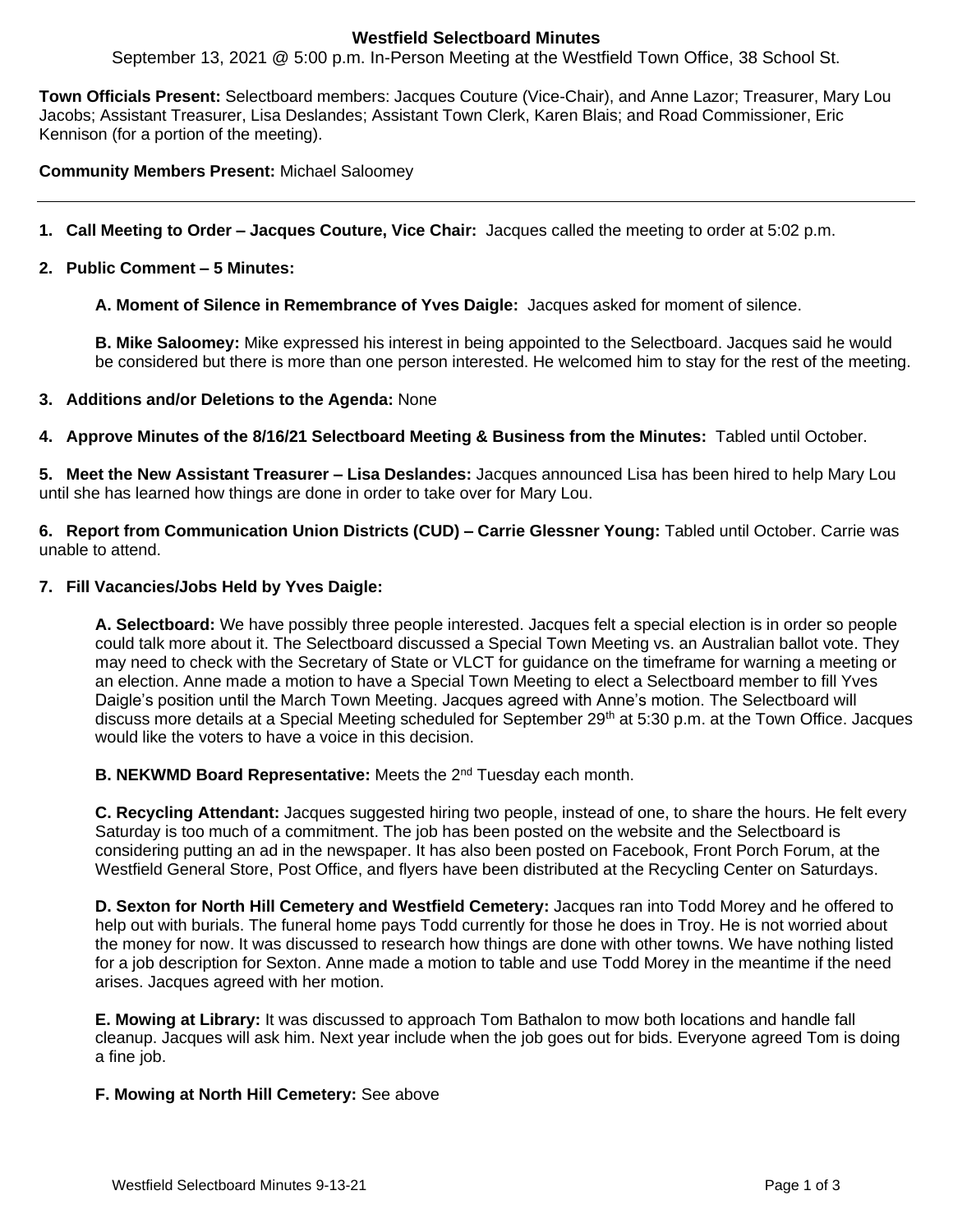**G. Handyman Work at Town Buildings:** It was decided to look at each job individually and hire local people whose skills match the job. It was suggested to use D&D Electric since they are based in Westfield. Scott Dean will be kept in mind for occasional work to be done.

**8. Schedule for Completing Siding Work on Westfield Cemetery Storage Building:** Someone suggested getting a quote from Gerry Bouchard Jr. Jacques inspected the building and feels it is in good shape to put the siding on. The siding is secured inside the locked building. He didn't have a key so was going to check with Yvan LaPlume.

**9. Review and Completion Schedule for VLCT Building Inspection Report (emailed in advance):** Page 1 exit lights Karen mentioned, had been fixed, batteries changed. Page 5, outlet needed in library. Jacques wanted to see the door mat in the library for himself, he will be visiting the library soon. All marked recommendations were low priority. Anne to visit these soon.

# **10. Discuss Missisquoi Valley Ambulance Service Meeting:**

**A. Roger Gosselin's Written Report:** Roger's detailed report impressed the Selectboard. From what we already knew, debt needs to be cleaned up in order to qualify for grants. The calculation came out to \$15,000 for each town serviced and possibly less if they worked out a deal with the IRS.

**B. Update from VLCT on Allowable Use of ARPA Money:** LaDonna's note reflected she spoke with Katie Buckley, VLCT's ARPA staff member who felt this money could be used to pay down the ambulance IRS debt. Katie recommends the towns each prepare a written agreement to be signed by all parties which stipulates how the money is to be spent and consequences if the plan is not followed.

## **11. Roads – Eric Kennison, Road Commissioner:**

**A. Conversation with Debra Dykeman Regarding Culvert Completion-Driveway Tar Work & Repairs:** Eric acknowledged he did a small amount of damage to the tar on the corner of Deb Dykeman's driveway. He is planning to fix it when he does the culvert for Wild & Scenic this fall. It was mentioned that she doesn't plan to pay the town her share until everything is finished in her yard.

**B. Status of Cement Work for Rolloff:** Jacques asked Anne if she would consider meeting at the recycling parking lot with Eric to check out the footing, wall, and ramp. They agreed to meet on September 14<sup>th</sup> at 6 a.m.

**C. Radar Sign:** Jacques wondered if a wire is pinched at the sign near the Recycling Center. Eric suggested D&D Electric take a look at the wiring. Jacques got it working for a little while. The sign at the south end of town is working fine.

**D. Location of Work & Timeframe for 2022 Grants-In-Aid Grant (Grant Fully Executed by State):** Eric will be applying for grants. According to him, this is a quick process. He needs mulch and to put stone in to complete the 2021 grant. After that it needs to be inspected by Doug Lay from NVDA. Tabled.

**E. Contract for Compass Minerals for Winter Salt:** Eric asked if we want to purchase salt from the same place, which is fairly close in price.

## **12. Treasurer's Report – Mary Lou Jacobs, Treasurer:**

**A. Approve Warrants for Expenditures Dated: 8/18/21 \$11,560.04 (bills) & \$1,910.86 (payroll); 8/26 \$3,210.31 (bills); 9/1 \$6,194.14 (bills) & \$5,589.07 (payroll); 9/8 \$1,721.79 (bills):** Motion made by Anne, seconded by Jacques to approve the warrants as listed.

**B. Review Budget Status Report, Checking Account Balance & Investment Accounts (emailed in advance):** Mary Lou reported the Edward Jones accounts keep gaining in value. The balance is 167,106.34 (up from last month's balance of \$166,557.08). There is a CD coming due soon. Mary Lou will check the local banks for rates. The balance in the General Fund is \$410,129.25. The North Country Federal Credit Union account balance is \$4,472.19

## **C. Review Trash Revenue vs. Trash Expense:** Tabled.